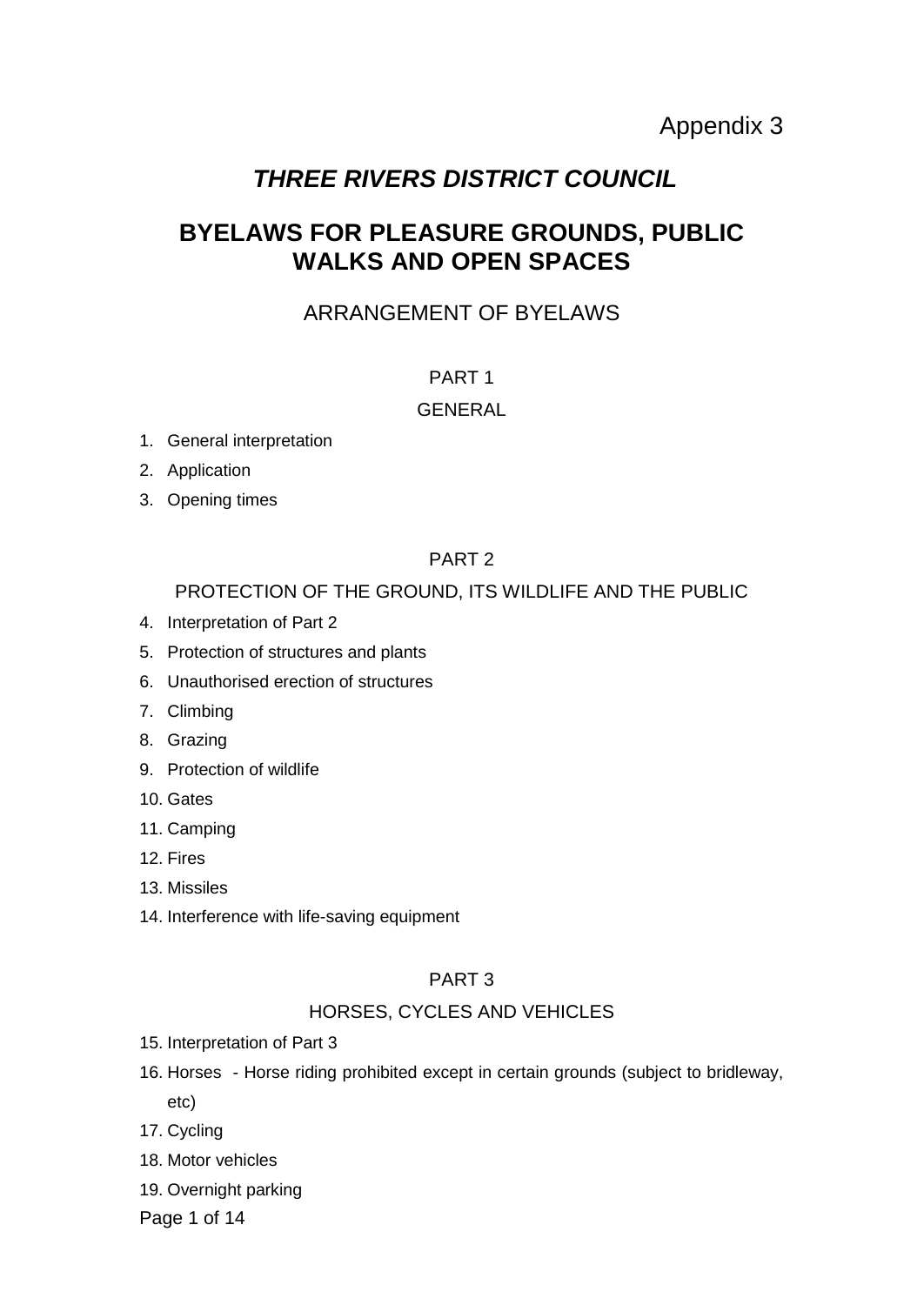## PART 4

## PLAY AREAS, GAMES AND SPORTS

- 20. Interpretation of Part 4
- 21. Children's play areas
- 22. Children's play apparatus
- 23. Skateboarding, etc. Skateboarding, etc permitted only in designated area
- 24. Ball games Ball games permitted throughout the ground but designated area for ball games also provided
- 25. Ball games Rules
- 26. Cricket
- 27. Archery
- 28. Field sports
- 29. Golf Prohibited except on golf course

## PART 5

## WATERWAYS

- 30. Interpretation of Part 5
- 31. Bathing
- 32. Ice skating
- 33. Model boats
- 34. Boats
- 35. Fishing
- 36. Pollution
- 37. Blocking of watercourses

## PART 6

## MODEL AIRCRAFT

- 38. Interpretation of Part 6
- 39. Model aircraft General prohibition
- 40. Model aircraft Model aircraft permitted in certain grounds on specified days and at specified times

## PART 7

## OTHER REGULATED ACTIVITIES

- 41. Provision of services
- 42. Excessive noise

Page 2 of 14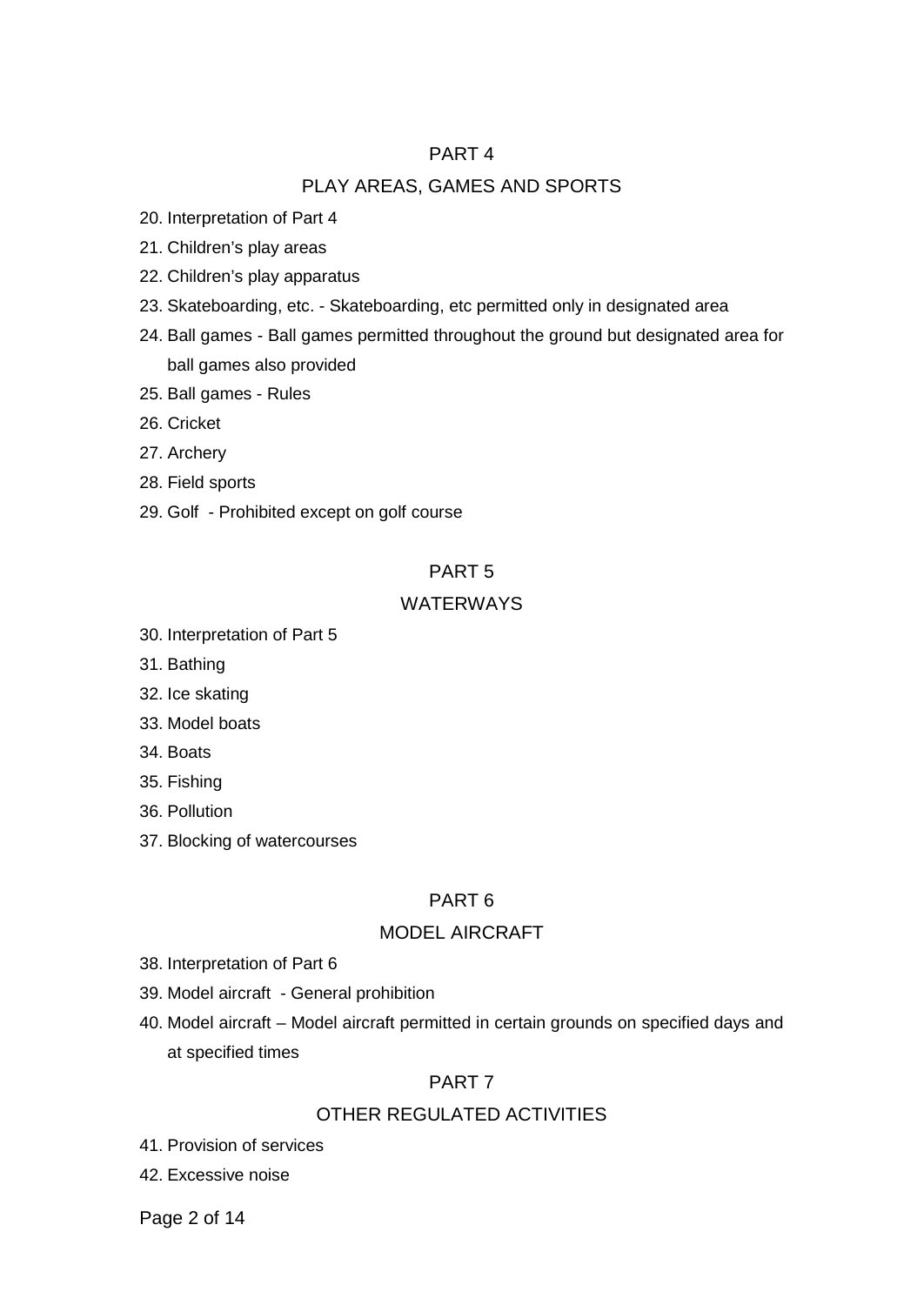- 43. Public shows and performances
- 44. Aircraft, hang-gliders and hot air balloons
- 45. Kites
- 46. Metal detectors

## PART 8

## **MISCELLANEOUS**

- 47. Obstruction
- 48. Savings
- 49. Removal of offenders
- 50. Penalty
- 51. Revocation General
- 52. Revocation General
- SCHEDULE 1 Grounds to which byelaws apply generally
- SCHEDULE 2 Grounds referred to in certain byelaws
- SCHEDULE 3 Rules for playing ball games in designated areas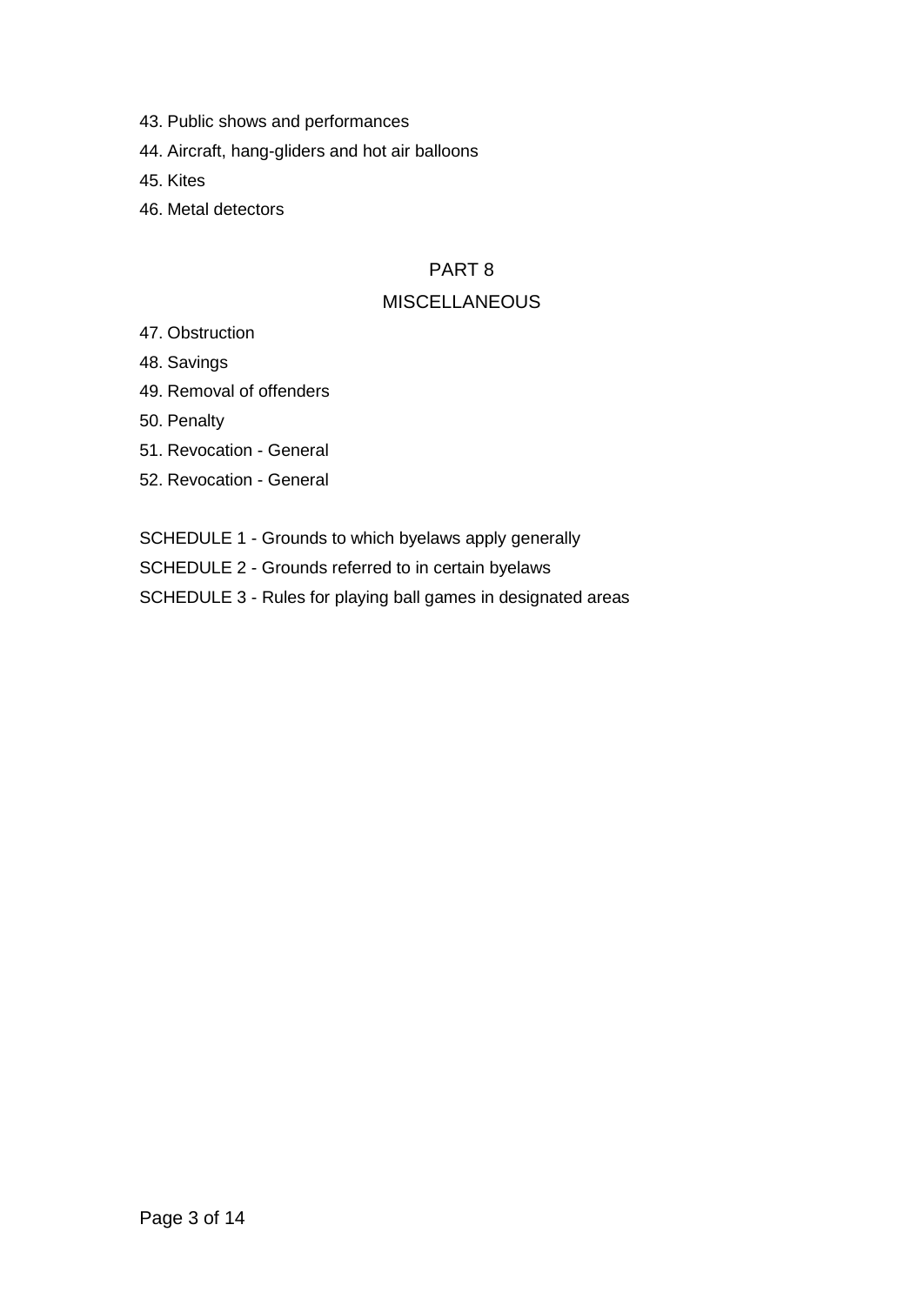Byelaws made under section 164 of the Public Health Act 1875/section 15 of the Open Spaces Act 1906/sections 12 and 15 of the Open Spaces Act 1906 by Three Rivers District Council with respect to pleasure grounds, public walks and open spaces*.*

## **PART 1 GENERAL**

## **General Interpretation**

1. In these byelaws:

"the Council" means Three Rivers District Council;

"the ground" means any of the grounds listed in the Schedules;

"designated area" means an area in the ground which is set aside for a specified purpose, that area and its purpose to be indicated by notices placed in a conspicuous position;

"invalid carriage" means a vehicle, whether mechanically propelled or not,

- (a) the unladen weight of which does not exceed 150 kilograms,
- (b) the width of which does not exceed 0.85 metres, and
- (c) which has been constructed or adapted for use for the carriage of a person suffering from a disability, and used solely by such a person.

## **Application**

2. These byelaws apply to all of the grounds listed in Schedule 1 unless otherwise stated.

### **Opening times**

- 3. (1) No vehicle shall enter or remain in the ground except during opening hours.
	- (2) "Opening hours" means the days and times during which the ground is open to the public and which are indicated by a notice placed in a conspicuous position at the entrance to the ground.
	- (3) Byelaw 3(1) applies only to the grounds listed in Part 1 of Schedule 2.

## **PART 2**

## **PROTECTION OF THE GROUND, ITS WILDLIFE AND THE PUBLIC**

### **Interpretation of Part 2**

Page 4 of 14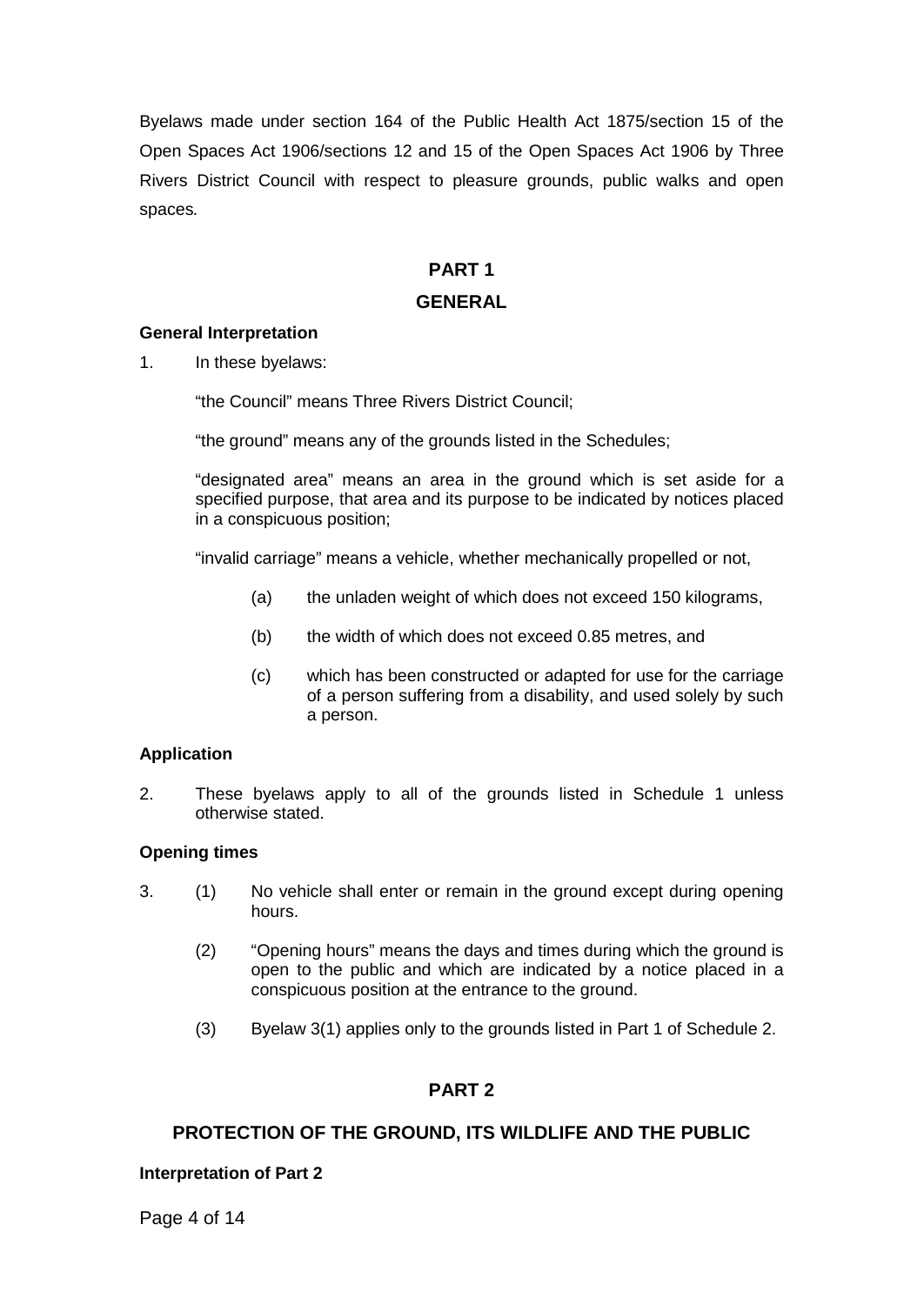4. In this Part:

"Sky lantern" means any unmanned device which relies on an open flame or other heat source to heat air within it with the intention of causing it to lift into the atmosphere

### **Protection of structures and plants**

- 5. (1) No person shall without reasonable excuse remove from or displace within the ground:
	- (a) any barrier, post, seat or implement, or any part of a structure or ornament provided for use in the laying out or maintenance of the ground; or
	- (b) any stone, soil or turf or the whole or any part of any plant, shrub or tree.
	- (2) No person shall walk on or ride, drive or station a horse or any vehicle over:
		- (a) any flower bed, shrub or plant;
		- (b) any ground in the course of preparation as a flower bed or for the growth of any tree, shrub or plant; or
		- (c) any part of the ground set aside by the Council for the renovation of turf or for other landscaping purposes and indicated by a notice conspicuously displayed.

### **Unauthorised erection of structures**

6. No person shall without the consent of the Council erect any barrier, post, ride or swing, building or any other structure.

## **Climbing**

7. No person shall without reasonable excuse climb any wall or fence in or enclosing the ground, or any tree, or any barrier, railing, post or other structure.

## **Grazing**

8. No person shall without the consent of the Council turn out or permit any animal for which he is responsible to graze in the ground.

### **Protection of wildlife**

9. No person shall kill, injure, take or disturb any animal or wildlife, or engage in hunting or shooting or the setting of traps or the laying of snares, or otherwise remove or damage the habitat of any animal or wildlife unless with the consent of the Council by way of a licence or other such approval.

Page 5 of 14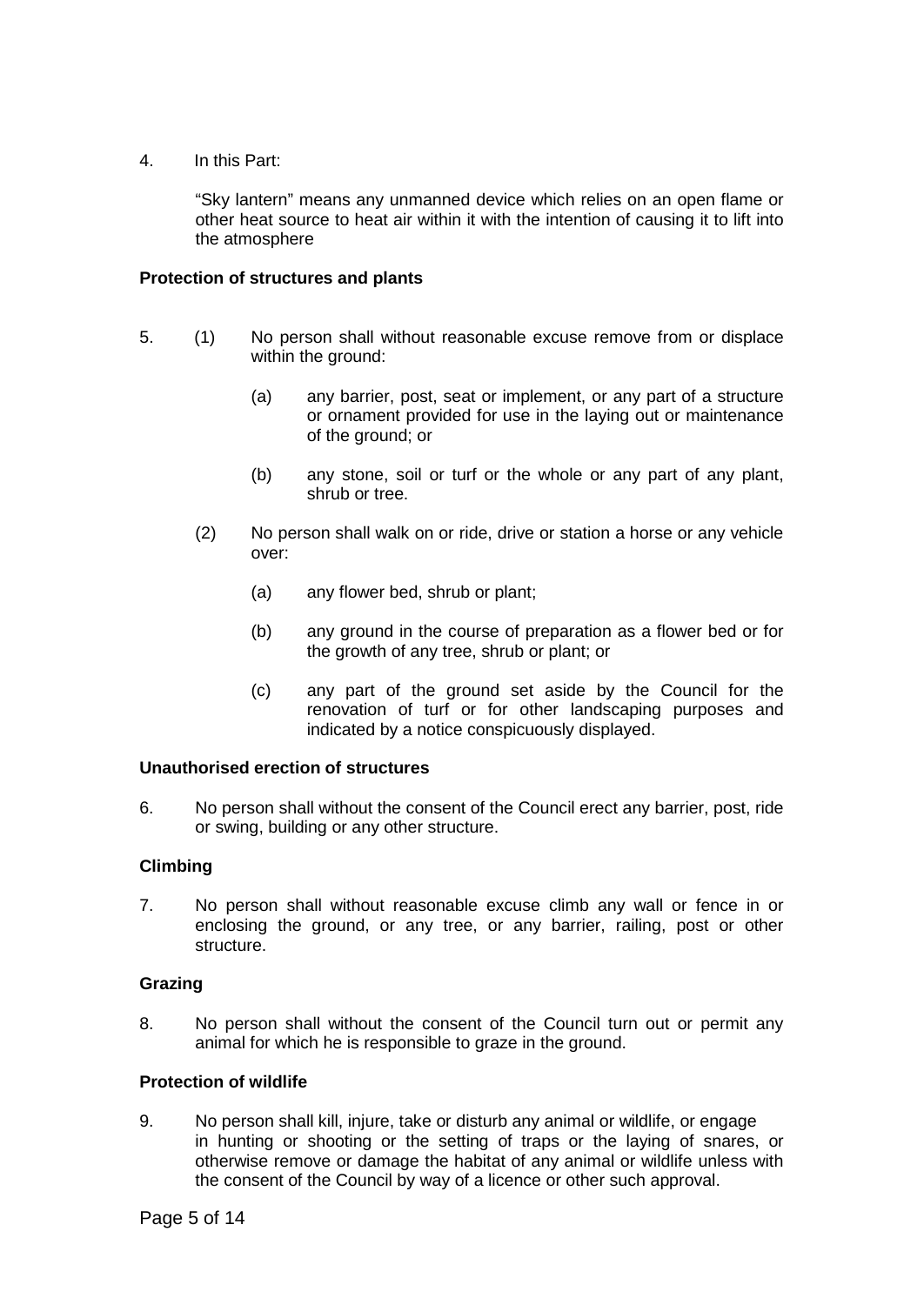#### **Gates**

10. No person shall leave open any gate to which this byelaw applies and which he has opened or caused to be opened.

#### **Camping**

11. No person shall without the consent of the Council erect a tent or use a vehicle, caravan or any other structure for the purpose of camping except in a designated area for camping.

#### **Fires**

12. (1) No person shall:

- (a) light a fire; or
- (b) place, throw or drop a lighted match or any other thing likely to cause a fire; or
- (c) Release a lighted sky lantern into the atmosphere.
- (2) Byelaw 12(1) shall not apply to:
	- (a) the lighting of a fire at any event for which the Council has given permission that fires may be lit.

#### **Missiles**

13. No person shall throw or use any device to propel or discharge in the ground any object which is liable to cause injury to any other person.

#### **Interference with life-saving equipment**

14. No person shall except in case of emergency remove from or displace within the ground or otherwise tamper with any life-saving appliance provided by the Council.

## **PART 3**

## **HORSES, CYCLES AND VEHICLES**

### **Interpretation of Part 3**

15. In this Part:

"designated route" means a route in or through the ground which is set aside for a specified purpose, its route and that purpose to be indicated by notices placed in a conspicuous position;

"motor cycle" means a mechanically-propelled vehicle, not being an invalid carriage, with less than four wheels and the weight of which does not exceed 410 kilograms;

"motor vehicle" means any mechanically-propelled vehicle other than a motor cycle or an invalid carriage;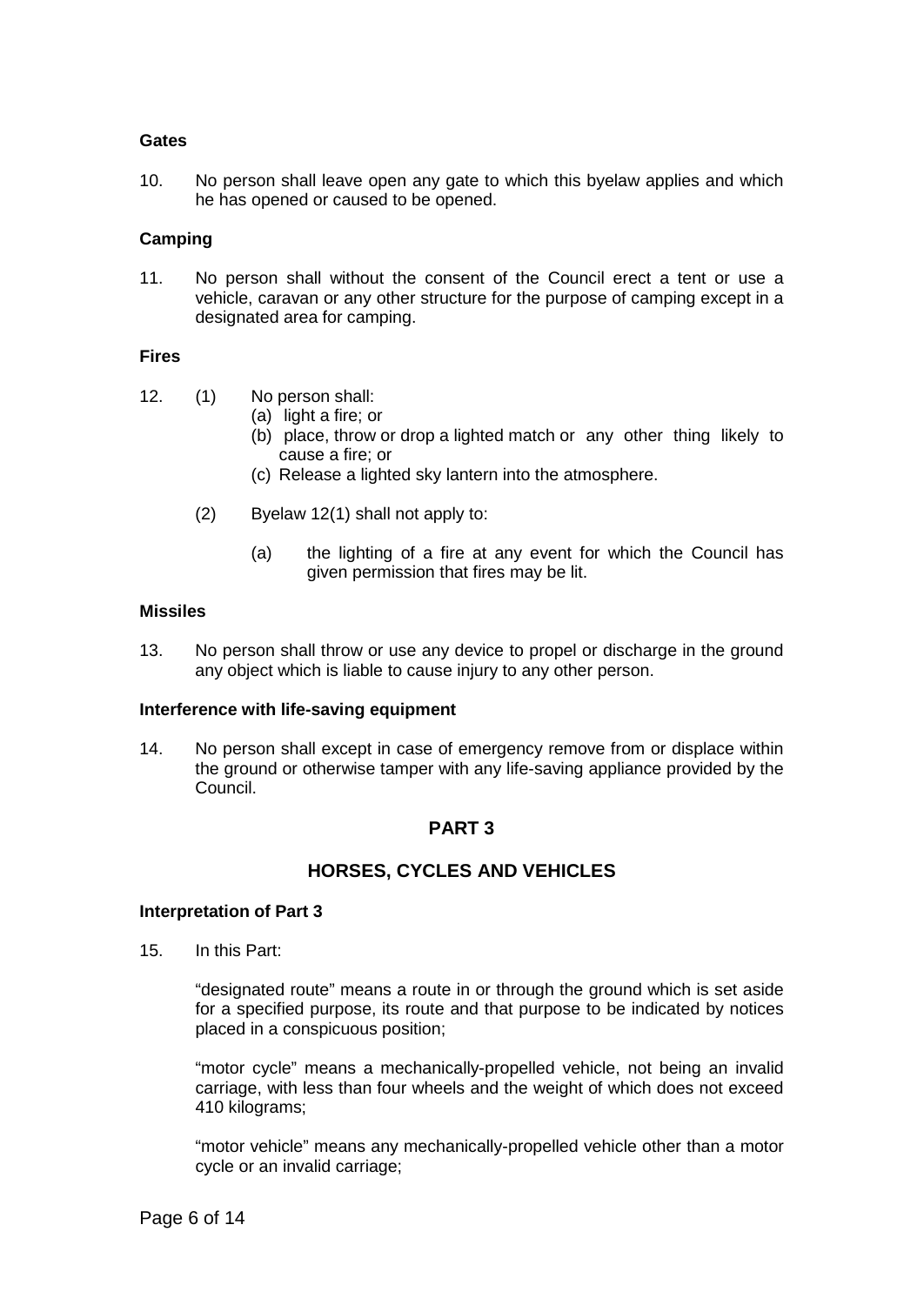"trailer" means a vehicle drawn by a motor vehicle and includes a caravan.

## **Horses**

16. (1) No person shall ride a horse except:

- (a) in any of the grounds listed in Part 2 of Schedule 2; or
- (b) in the exercise of a lawful right or privilege.
- (2) Where horse-riding is permitted in any ground by virtue of byelaw 16(1)(a) or a lawful right or privilege, no person shall ride a horse in such a manner as to cause danger to any other person.

## **Cycling**

- 17. (1) No person shall ride a cycle in the ground in such a manner as to cause danger or reasonable fear of injury to any other person.
	- (2) No person shall cycle on any footway or carriageway in such manner as to cause danger or give reasonable grounds for annoyance to other person using the footway or carriageway.
	- (3) Byelaw 17 does not apply to the grounds listed in Part 3 of Schedule 2 where no cycling is permitted at any time.

## **Motor vehicles**

- 18. (1) No person shall without reasonable excuse bring into or drive in the ground a motor cycle, motor vehicle or trailer except in any part of the ground where there is a right of way for that class of vehicle.
	- (2) Where there is a designated route for motor cycles, motor vehicles or trailers, it shall not be an offence under this byelaw to bring into or drive in the ground a vehicle of that class for the sole purpose of transporting it to the route.

## **Overnight parking**

19. No person shall without the consent of the Council leave or cause or permit to be left any motor vehicle in the ground between the hours of 10p.m. and 6a.m.

## **PART 4**

## **PLAY AREAS, GAMES AND SPORTS**

### **Interpretation of Part 4**

20. In this Part:

"ball games" means any game involving throwing, catching, kicking, batting or running with any ball or other object designed for throwing and catching, but does not include cricket;

Page 7 of 14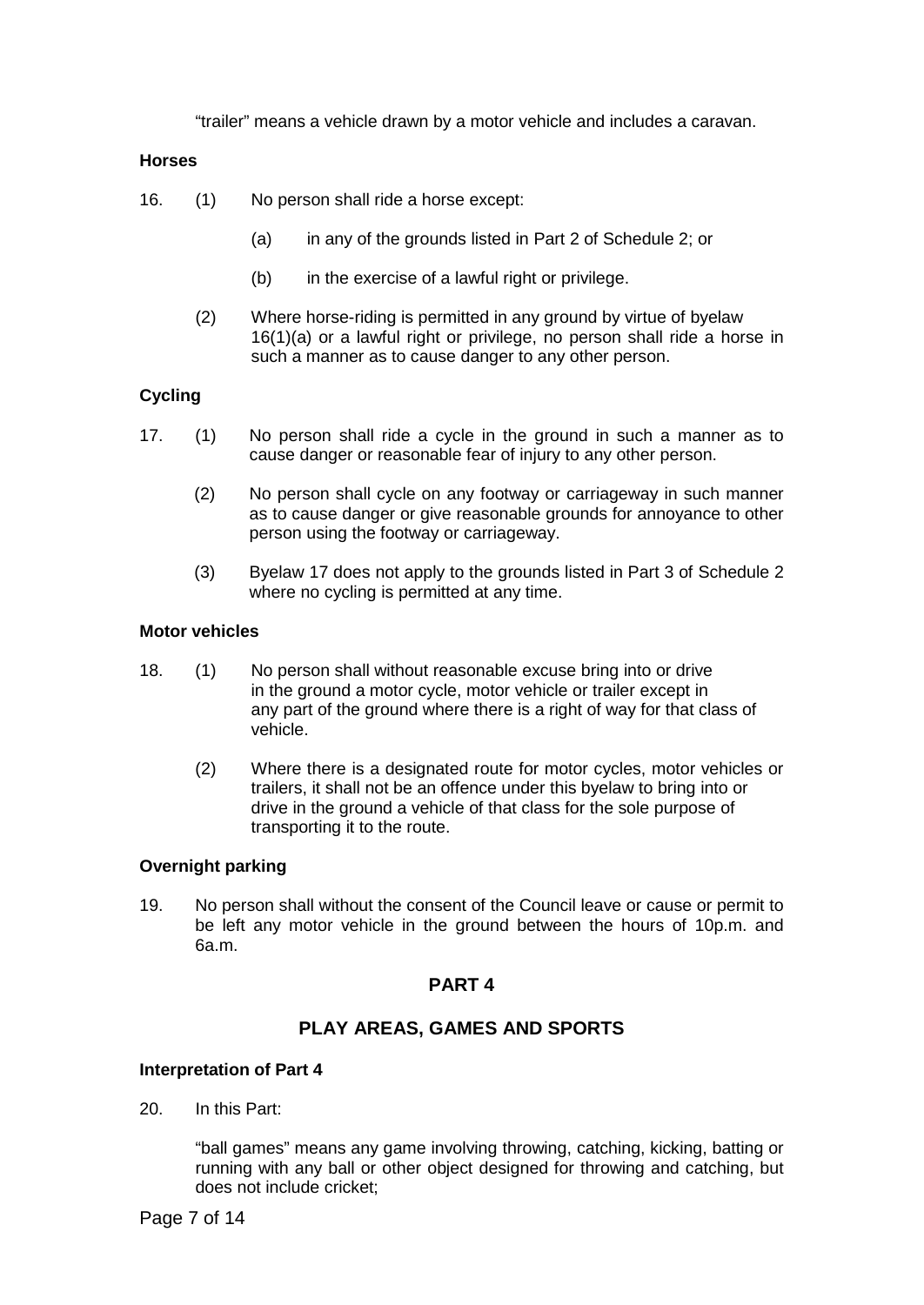"golf course" means any area within the ground set aside for the purposes of playing golf and includes any golf driving range, golf practice area or putting course;

"self-propelled vehicle" means a vehicle other than a cycle, invalid carriage or pram which is propelled by the weight or force of one or more persons skating, sliding or riding on the vehicle or by one or more persons pulling or pushing the vehicle.

### **Children's play areas**

21. No person aged 14 years or over shall enter or remain in a designated area which is a children's play area unless in charge of a child under the age of 14 years (or unless making use of an adult gym if included within a children's play area).

#### **Children's play apparatus**

22. No person aged 14 years or over shall use any apparatus stated to be for the exclusive use of persons under the age of 14 years by a notice conspicuously displayed on or near the apparatus.

#### **Skateboarding, etc**

- 23. (1) No person shall skate, slide or ride on rollers, skateboards or other self-propelled vehicles except in a designated area for such activities.
	- (2) Where there is a designated area for skating, sliding or riding on rollers, skateboards or other self-propelled vehicles, no person shall engage in those activities in such a manner as to cause danger or give reasonable grounds for annoyance to other persons.

#### **Ball games**

- 24. No person shall play ball games outside a designated area for playing ball games in such a manner:
	- (a) as to exclude persons not playing ball games from use of that part;
	- (b) as to cause danger or give reasonable grounds for annoyance to any other person in the ground; or
	- (c) which is likely to cause damage to any tree, shrub or plant in the ground.
- 25. It is an offence for any person using a designated area for playing ball games to break any of the rules set out in Schedule 3 and conspicuously displayed on a sign in the designated area when asked by any person to desist from breaking those rules.

## **Cricket**

26. No person shall throw or strike a cricket ball with a bat except in a designated area for playing cricket.

Page 8 of 14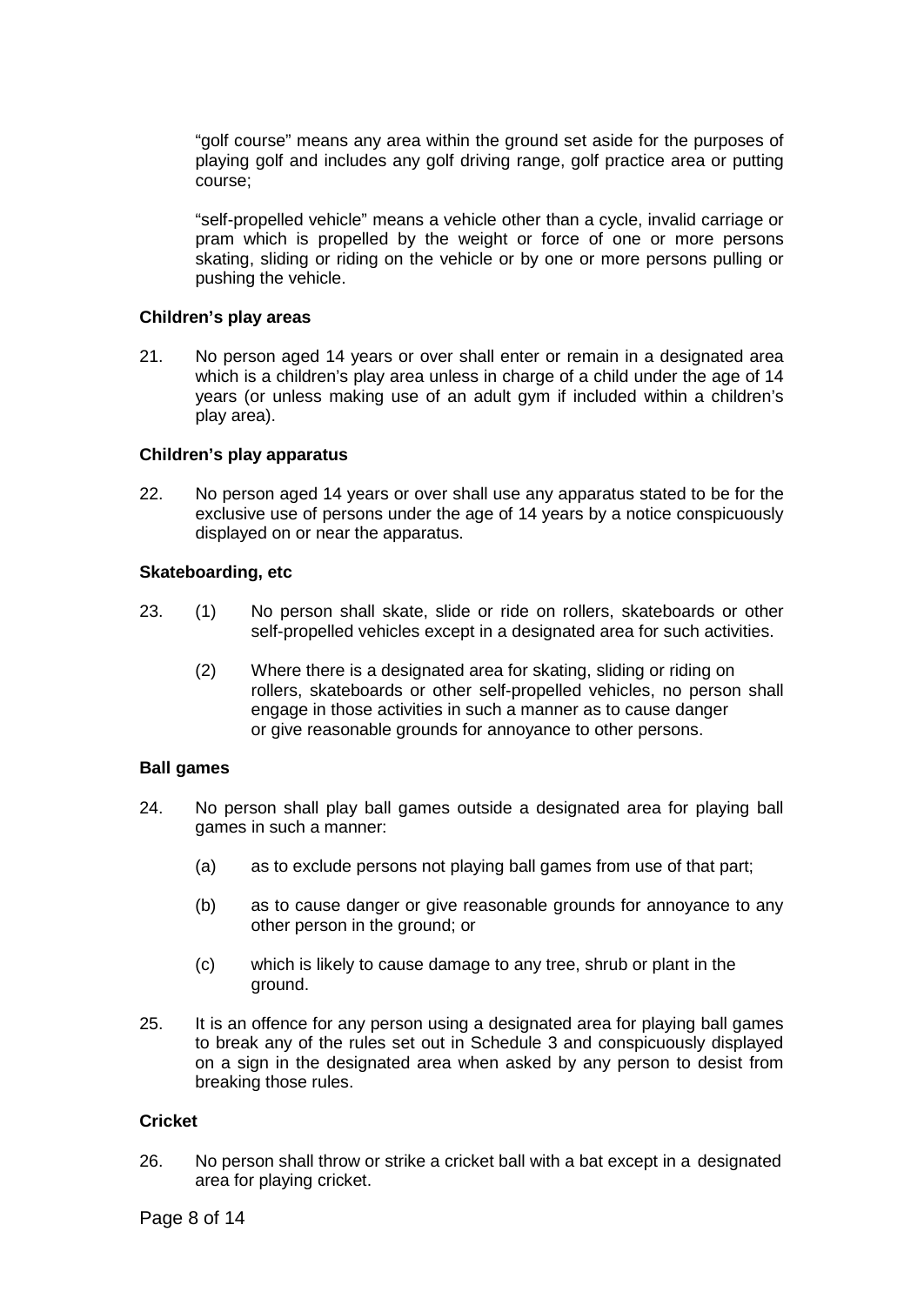### **Archery**

27. No person shall engage in the sport of archery except in connection with an event organised by or held with the consent of the Council.

### **Field sports**

28. No person shall throw or put any javelin, hammer, discus or shot except in connection with an event organised by or held with the consent of the Council or on land set aside by the Council for that purpose.

#### **Golf**

29. No person shall drive, chip or pitch a hard golf ball except on the golf course.

## **PART 5**

## **WATERWAYS**

#### **Interpretation of Part 5**

30. In this Part:

"boat" means any yacht, motor boat or similar craft but not a model or toy boat;

"power-driven" means driven by the combustion of petrol vapour or other combustible substances;

"waterway" means any river, lake, pool or other body of water and includes any fountain.

## **Bathing**

31. No person shall without reasonable excuse bathe or swim in any waterway.

#### **Ice skating**

32. No person shall step onto or otherwise place their weight upon any frozen waterway.

#### **Model boats**

33. No person shall operate a power-driven model boat on any waterway except in a designated area for model boats.

#### **Boats**

34. No person shall sail or operate any boat, dinghy, canoe, sailboard or inflatable on any waterway without the consent of the Council except in a designated area for the sailing or operation of boats.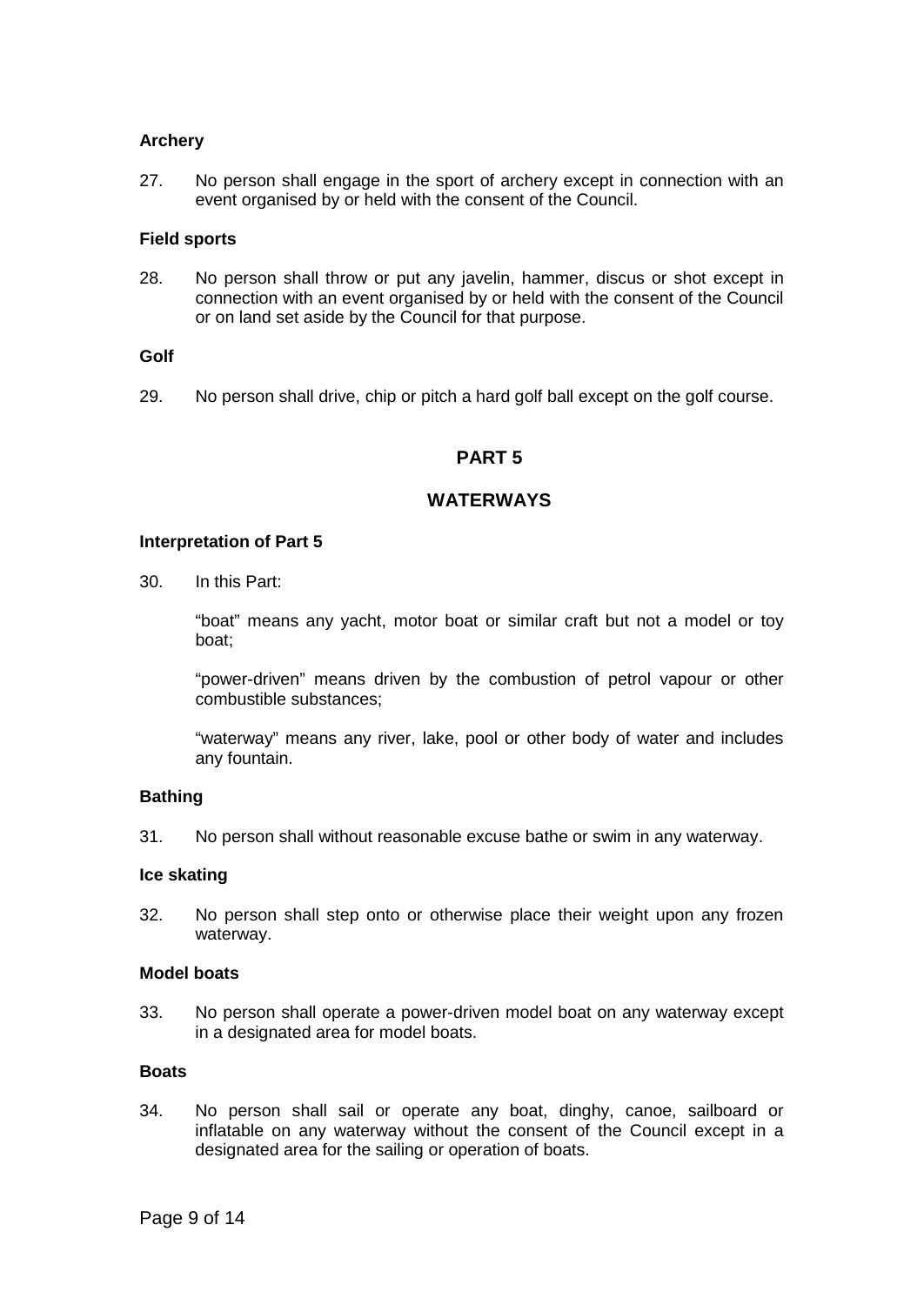## **Fishing**

35. No person shall in any waterway cast a net or line for the purpose of catching fish or other animals except in a designated area for fishing.

### **Pollution**

36. No person shall foul or pollute any waterway.

### **Blocking of watercourses**

37. No person shall cause or permit the flow of any drain or watercourse in the ground to be obstructed, diverted, open or shut or otherwise move or operate any sluice or similar apparatus.

## **PART 6**

## **MODEL AIRCRAFT**

### **Interpretation of Part 6**

38. In this Part:

"model aircraft" means an aircraft which weighs not more than 7 kilograms without its fuel;

"power-driven" means driven by:

- (a) the combustion of petrol vapour or other combustible substances;
- $(b)$  jet propulsion or by means of a rocket, other than by means of a small reaction motor powered by a solid fuel pellet not exceeding 2.54 centimetres in length; or
- (c) one or more electric motors or by compressed gas.

"radio control" means control by a radio signal from a wireless transmitter or similar device.

### **General prohibition**

- 39. No person shall cause any power-driven model aircraft to:
	- (a) take off or otherwise be released for flight or control the flight of such an aircraft in the ground; or
	- (b) land in the ground without reasonable excuse.
- 40. Byelaw 39 does not apply to the grounds listed in Part 4 of Schedule 2 on the days and times indicated for each ground in column 2 of that table.

Page 10 of 14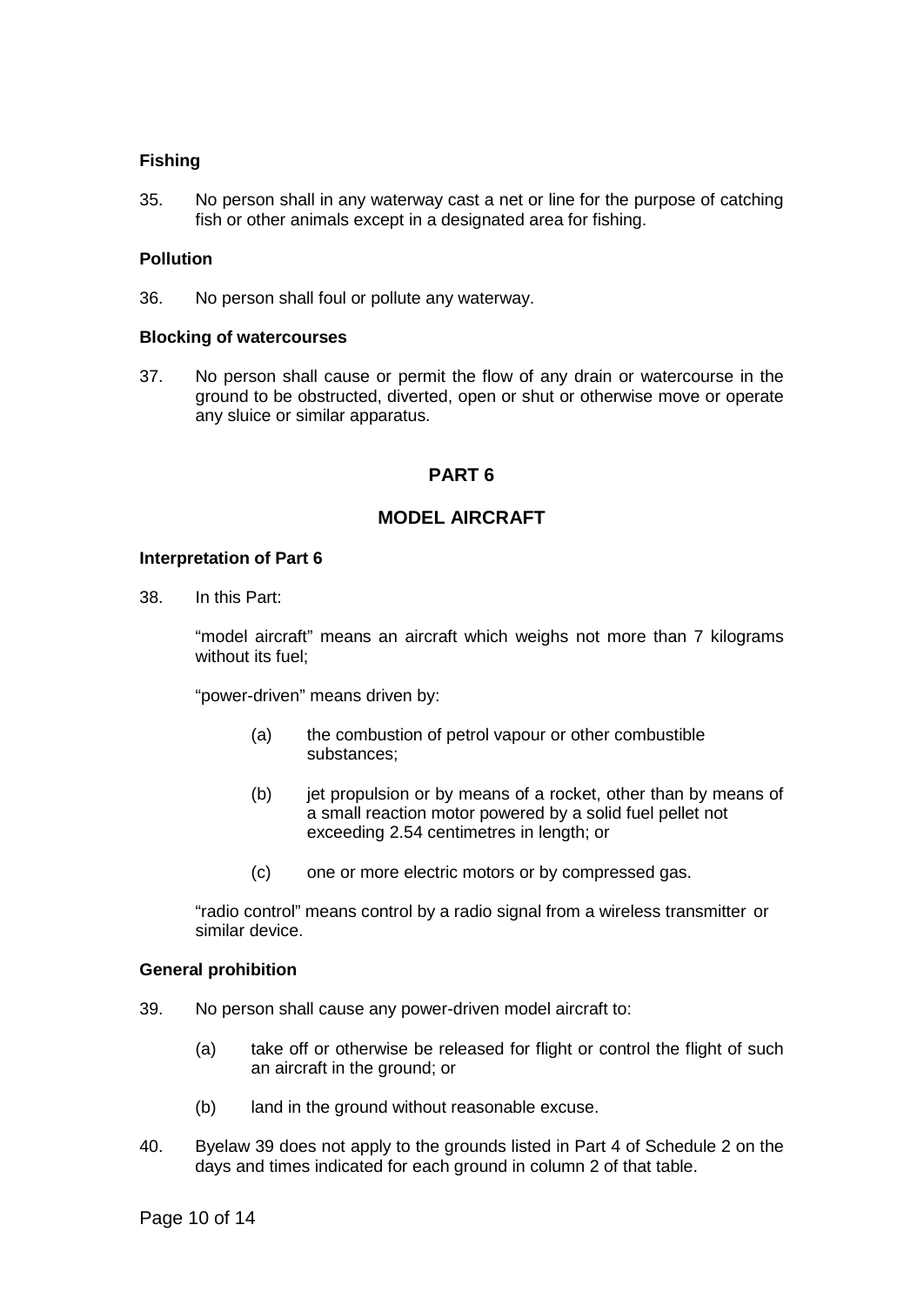## **PART 7**

## **OTHER REGULATED ACTIVITIES**

### **Provision of services**

41. No person shall without the consent of the Council provide or offer to provide any service for which a charge is made.

### **Excessive noise**

- 42. (1) No person shall, after being requested to desist by any other person in the ground, make or permit to be made any noise which is so loud or so continuous or repeated as to give reasonable cause for annoyance to other persons in the ground by:
	- (a) shouting or singing;
	- (b) playing on a musical instrument; or
	- (c) by operating or permitting to be operated any radio, amplifier, tape recorder or similar device.
	- (2) Byelaw 42 (1) does not apply to any person holding or taking part in any entertainment held with the consent of the Council.

### **Public shows and performances**

43. No person shall without the consent of the Council hold or take part in any public show or performance.

### **Aircraft, hang gliders, paramotors and hot air balloons**

44. No person shall except in case of emergency or with the consent of the Council take off from or land in the ground in an aircraft, helicopter, hang glider, paramotor (or similar manned machine) or hot air balloon.

## **Kites**

45. No person shall fly any kite in such a manner as to cause danger or give reasonable grounds for annoyance to any other person.

### **Metal detectors**

46. No person shall without the consent of the Council use any device designed or adapted for detecting or locating any metal or mineral in the ground.

## **PART 8**

## **MISCELLANEOUS**

## **Obstruction**

Page 11 of 14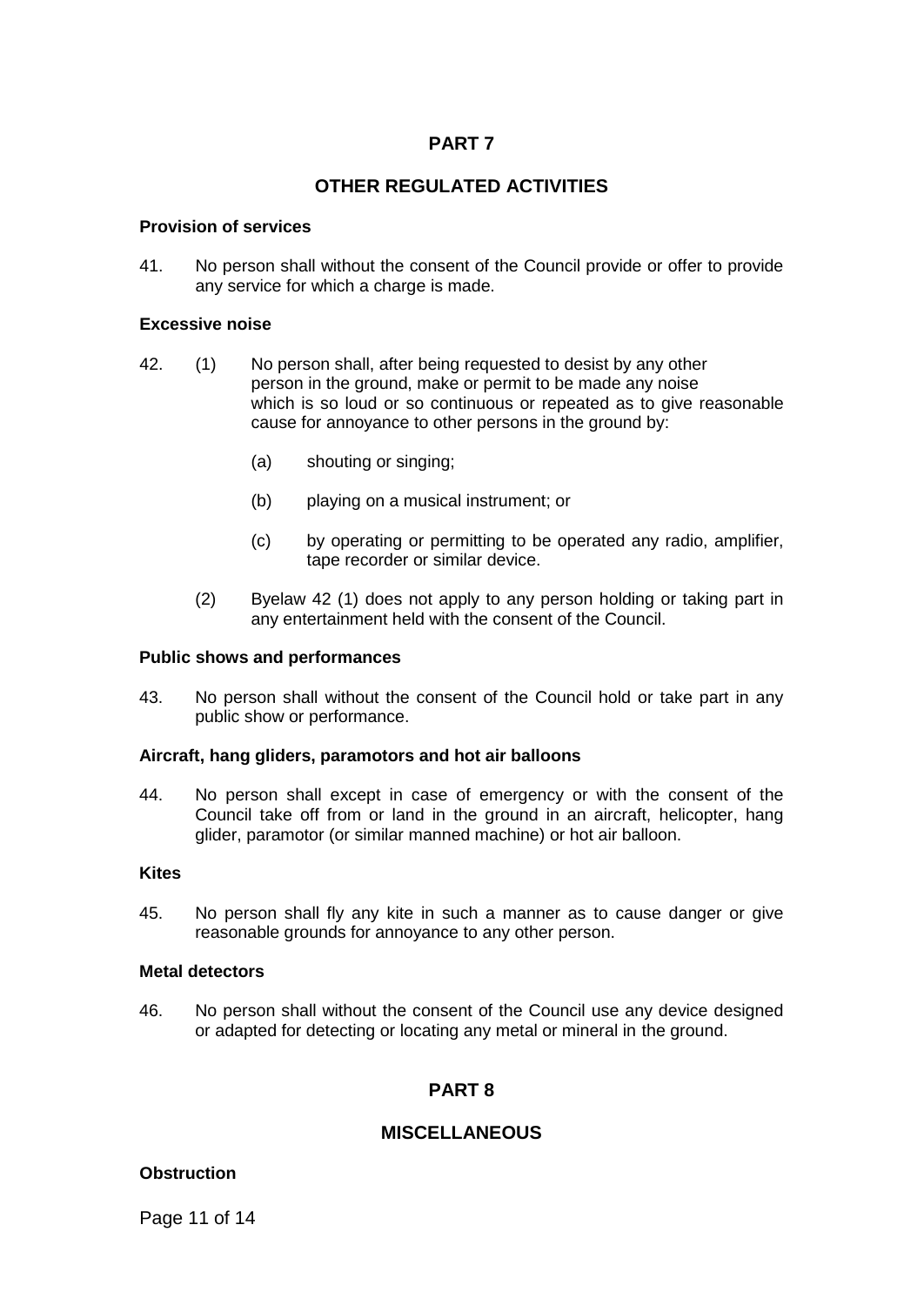- 47. No person shall obstruct:
	- (a) any officer of the Council in the proper execution of his duties;
	- (b) any person carrying out an act which is necessary to the proper execution of any contract with the Council; or
	- (c) any other person in the proper use of the ground.

## **Savings**

- 48. (1) It shall not be an offence under these byelaws for an officer of the Council or any person acting in accordance with a contract with the Council to do anything necessary to the proper execution of his duty.
	- (2) Nothing in or done under these byelaws shall in any respect prejudice or injuriously affect any public right of way through the ground, or the rights of any person acting lawfully by virtue of some estate, right or interest in, over or affecting the ground or any part of the ground.

## **Removal of offenders**

49. Any person offending against any of these byelaws may be removed from the ground by an officer of the Council or a constable.

## **Penalty**

50. Any person offending against any of these byelaws shall be liable on summary conviction to a fine not exceeding level 2 on the standard scale.

### **Revocation**

- 51. The byelaws made by Three Rivers District Council on 24 October 1980 and confirmed by the Secretary of State to come into operation on 1<sup>st</sup> February 1981 on 15 January 1981 relating to the grounds set out therein are hereby revoked.
- 52. The byelaws made by Amersham Rural District Council [(no longer in existence)] on 3 October 1972 and confirmed by the Secretary of State to come into operation on 1 March 1973 on 16 January 1973 relating to the grounds set out therein and which became under the control of Three Rivers District Council in 1991 are hereby revoked.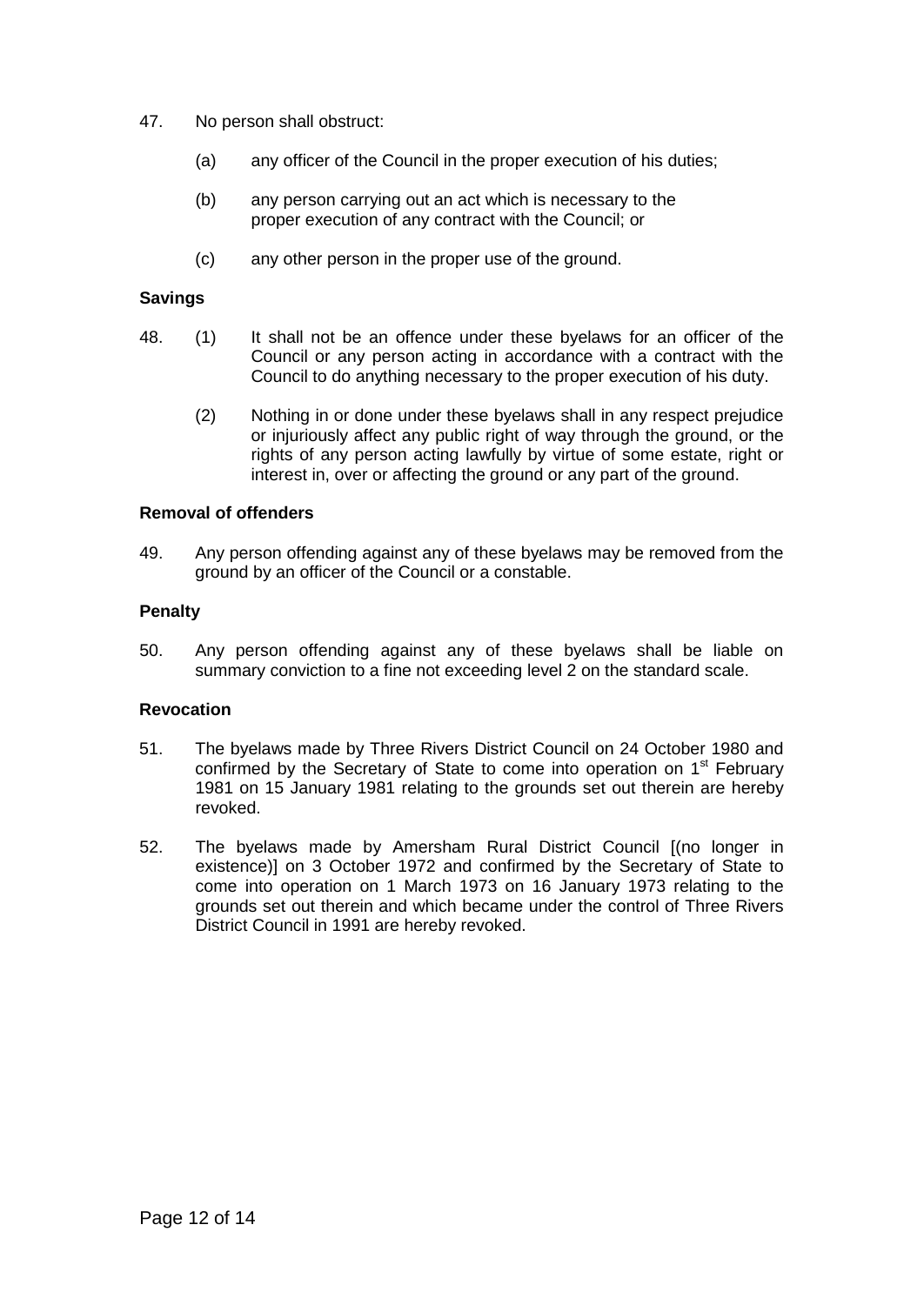# **SCHEDULES**

# SCHEDULE 1

## **GROUNDS TO WHICH BYELAWS APPLY GENERALLY**

The grounds referred to in byelaw 2 are:

*ADD IN FINAL LIST OF GROUNDS*

# SCHEDULE 2

## **GROUNDS REFERRED TO IN CERTAIN BYELAWS**

PART 1

OPENING TIMES (BYELAW 3 (1))

*ADD IN RELEVANT GROUNDS*

## PART 2

HORSE RIDING PROHIBITED EXCEPT IN CERTAIN GROUNDS (SUBJECT TO BRIDLEWAY, ETC) (BYELAW 16(1))

*ADD IN RELEVANT GROUNDS*

PART 3 CYCLING (BYELAW 17 (2))

| Name or description of Ground      |  |
|------------------------------------|--|
| <b>Croxley Common Moor</b>         |  |
| <b>Oxhey Woods Sculpture Trail</b> |  |

Page 13 of 14